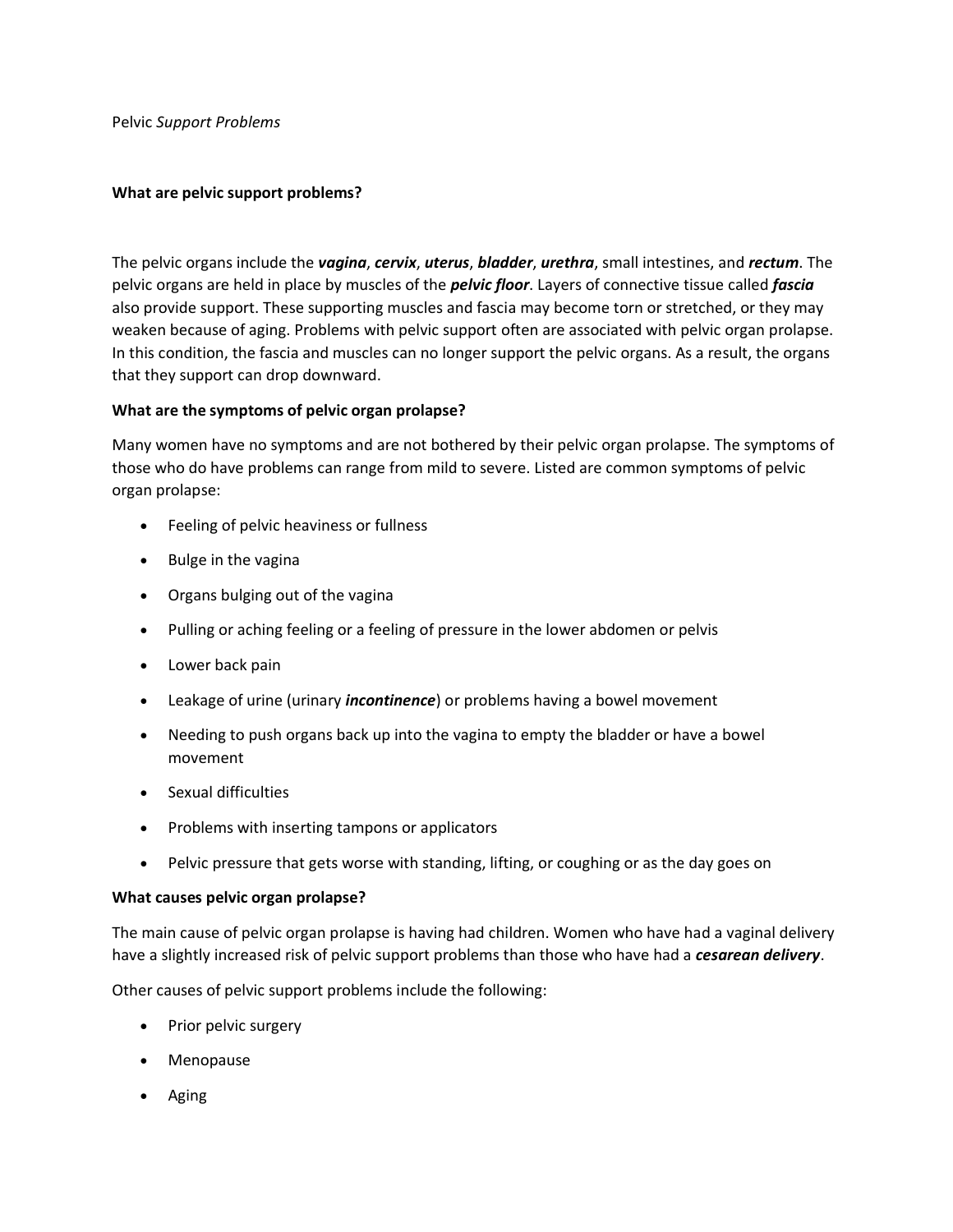- Intense physical activity
- Factors that increase pressure in the abdomen, such as being overweight or obese, constipation and straining to have a bowel movement, and chronic coughing
- Genetic factors

## **What are the types of pelvic organ prolapse?**

There are many types of prolapse:

- *Uterine prolapse*—The uterus drops into the vagina.
- *Vaginal vault prolapse*—The top of the vagina—the "vaginal vault"—drops. This problem occurs most often in women who have had a hysterectomy.
- *Cystocele*—The bladder drops from its normal place into the vagina.
- *Urethrocele*—A urethrocele happens when the urethra bulges into the vagina. It often occurs with a cystocele.
- *Enterocele*—The small intestine pushes against the back wall of the vagina, creating a bulge. Enteroceles often occur with vaginal vault prolapse.
- *Rectocele*—The rectum bulges into or out of the vagina.

### **What exams are performed to help diagnose pelvic support problems?**

Your health care provider will do a thorough exam, including a vaginal and rectal exam. You may be examined while lying down or while standing. You may be asked to strain or cough during the exam to see if you leak urine. How completely your bladder empties also may be checked.

## **What are some nonsurgical ways to obtain symptom relief?**

- Lifestyle changes—If incontinence is a problem, limiting fluid intake, including drinks that contain caffeine (a *diuretic*), may be helpful. Women with bowel problems may find that increasing the amount of fiber in their diets prevents constipation and straining during bowel movements. Sometimes a *laxative* or medication that softens stools is prescribed.
- Bladder training—In this form of therapy, you empty your bladder at scheduled times. It may be useful for women with incontinence.
- Weight loss—If you are overweight or obese, weight loss can help improve your overall health and possibly your prolapse symptoms.
- Kegel exercises—These exercises strengthen the muscles that surround the openings of the urethra, vagina, and rectum. Doing these exercises regularly may improve incontinence.
- Pessaries—A *pessary* is a device that is inserted into the vagina to support the pelvic organs. A health care provider can help find the right pessary that fits comfortably.

#### **What are Kegel exercises?**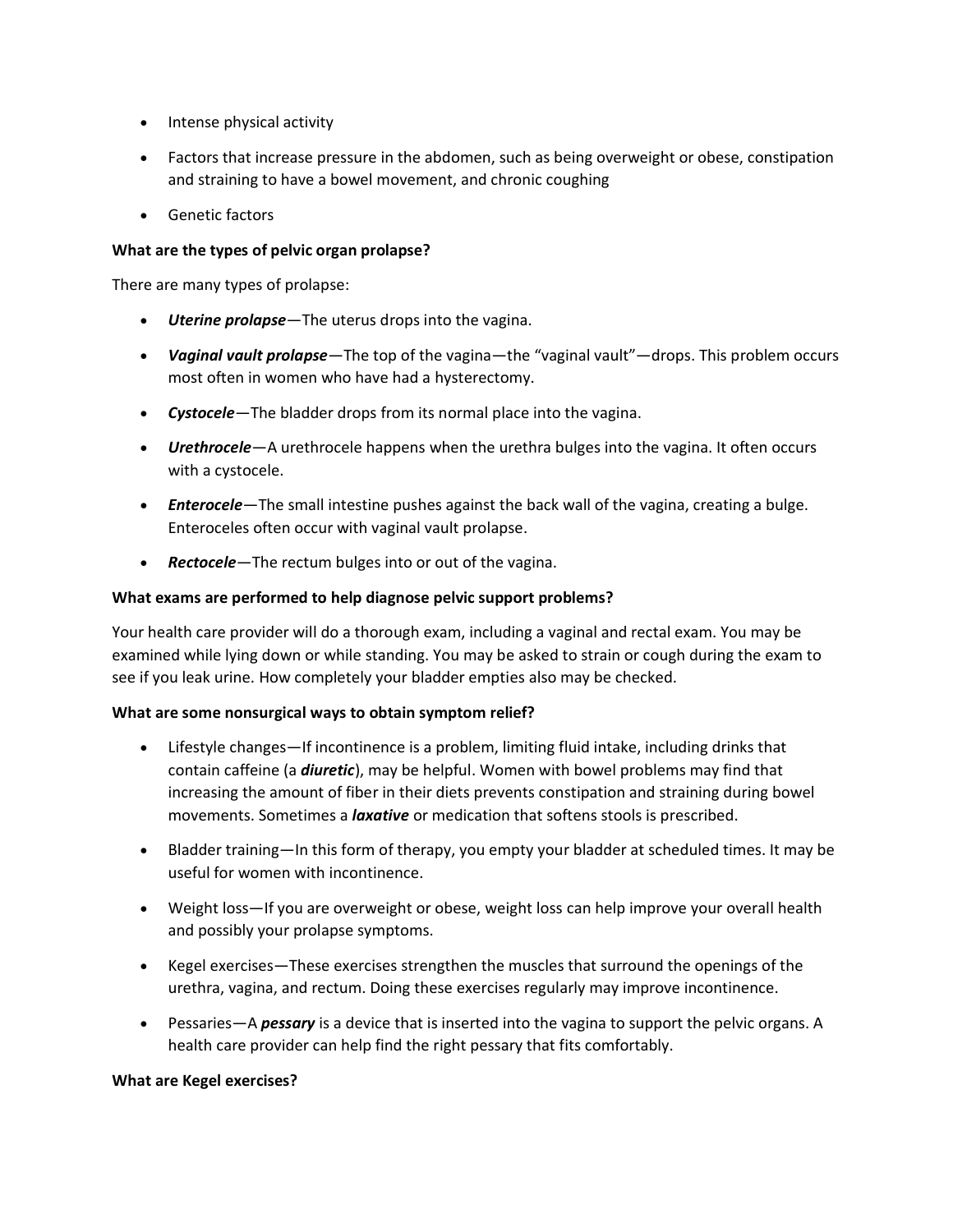- Squeeze the muscles that you use to stop the flow of urine. This contraction pulls the vagina and rectum up and back.
- Hold for up to 10 seconds, then release.
- Do 50 contractions a day for 4–6 weeks.

Make sure you are not squeezing your stomach, thigh, or buttocks muscles. You also should avoid holding your breath as you do these exercises.

## **Can surgery correct pelvic support problems?**

Some pelvic support problems may be corrected by surgery to restore the normal depth and function of the vagina. Symptoms such as back pain, pelvic pressure, and painful sex may not be relieved by surgery to repair the prolapse. However, the chances of getting some degree of relief are quite good.

Prolapse can recur after surgery. The factors that caused a woman to have prolapse in the first place can cause it to occur again.

### **Glossary**

*Bladder:* A muscular organ in which urine is stored.

*Cervix:* The lower, narrow end of the uterus, which protrudes into the vagina.

*Cesarean Delivery:* Delivery of a baby through incisions made in the mother's abdomen and uterus.

*Cystocele:* Bulging of the bladder into the vagina.

**Diuretic:** A drug given to increase the production of urine.

*Enterocele:* Bulging of the small intestine into the upper part of the vagina.

*Fascia:* Tissue that supports the organs and muscles of the body.

*Hysterectomy:* Removal of the uterus.

*Incontinence:* Inability to control bodily functions such as urination.

*Laxative:* A product that is used to empty the bowels.

*Pelvic Floor:* A muscular membrane at the base of the abdomen attached to the pelvis.

**Pessary:** A device inserted into the vagina to support sagging organs.

*Rectocele:* Bulging of the rectum into the vaginal wall.

*Rectum:* The last part of the digestive tract.

*Urethra:* A tube-like structure through which urine flows from the bladder to the outside of the body.

*Urethrocele:* Protrusion of the urethra into the vaginal wall.

*Uterine Prolapse:* Sagging of the uterus into the vagina.